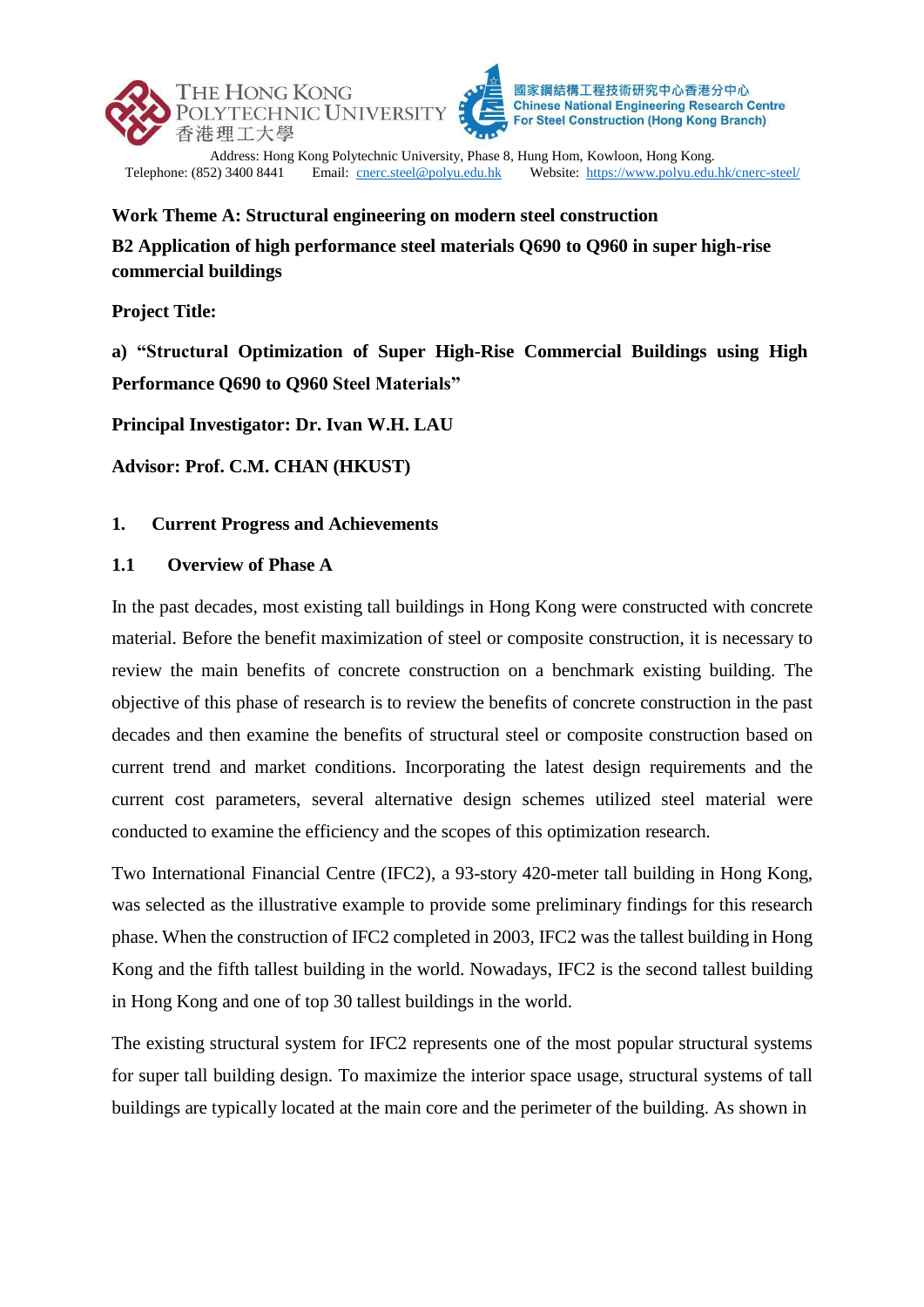Figure 3.1, IFC2 is located at Central Business District of Hong Kong near Victoria Harbour. A wind tunnel study was conducted to determine the wind load applied for the design of lateral structural system of IFC2.



*Figure 3.1 Location map of IFC2 building*

# **1.2 Summary of Current Findings**

### **i) Floor Framing:**

Through revising the existing composite floor framing plan, a large number of the stiffness controlled members of original design can be redesigned as strength controlled members. Utilized the characteristic of high strength steel material, this modified floor framing is estimated to save approximately 25-35% construction cost over the original design. This saving can be further increased if this concept is introduced during the early design phase by adjusting the locations of columns and core walls.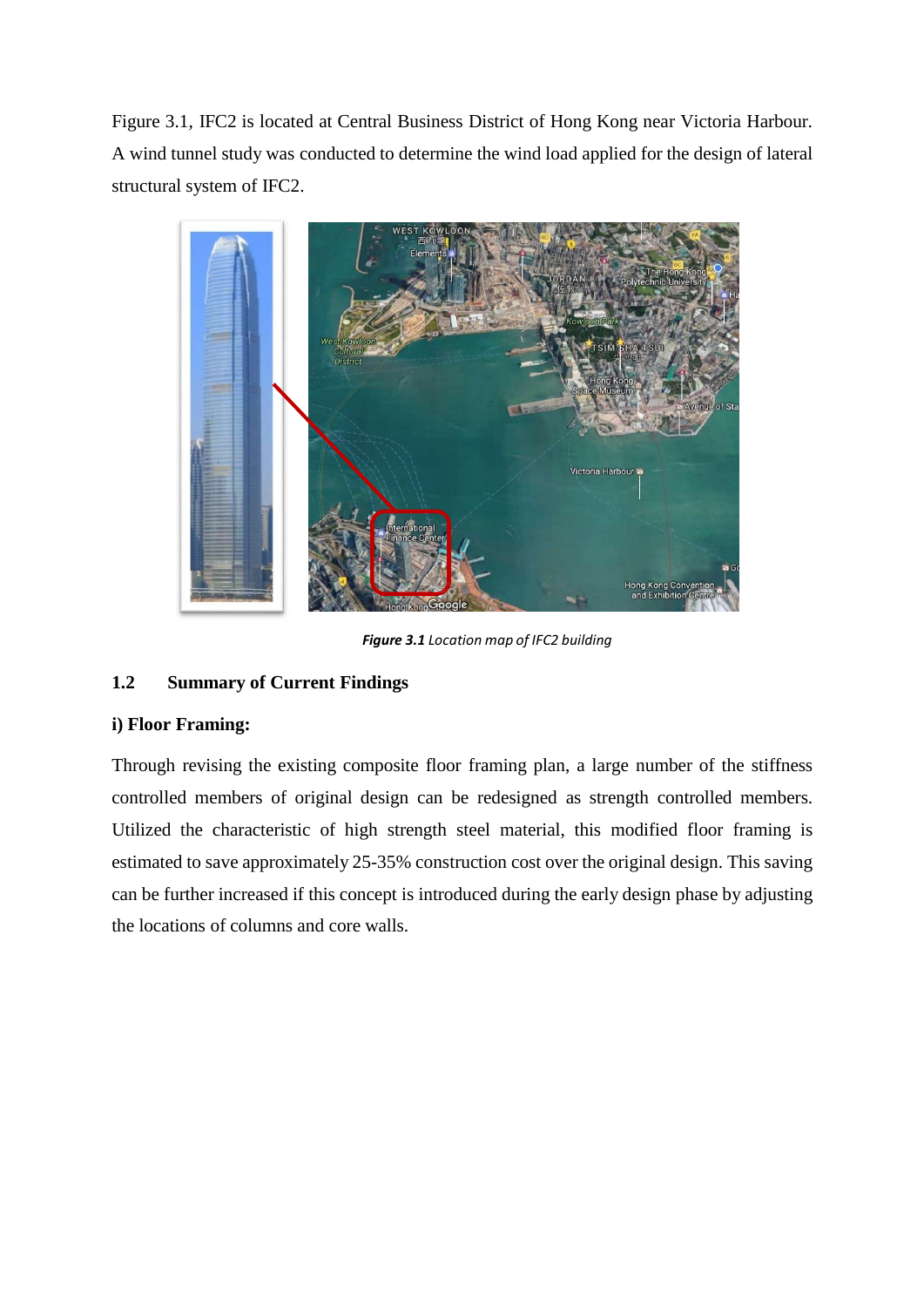

*Figure 3.2 The redesign of composite floor framing system*

#### **ii) ) Lateral Structural System:**

Most structural members of a lateral structural system for a typical tall building is controlled by the stiffness. There is no exception for IFC2. An ETABS structural system as shown in Figure 3.3 are built to examine the efficiency of original lateral structural system. As shown in Figures 3.4 and 3.5, a few different structural schemes are also built to examine the efficiency using steel material at main core and building perimeter. Depended on the structural systems as well as material usages, the additional cost of composite construction is found to be 20-40% higher than original system. Nevertheless, given the rocket-high rent of office space in Hong Kong, there is a potential cost saving of composite system because composite structural elements can be significantly smaller than original structural members. Based on preliminary estimation, if the rent of saved floor area can be converted into actual rent income, the additional rent income easily offsets the additional construction cost of modified composite schemes. As structural systems for tall buildings vary significantly and often project dependent, more extensive and comprehensive studies in the later phase are necessarily to provide further evidence before any conclusion can be drawn.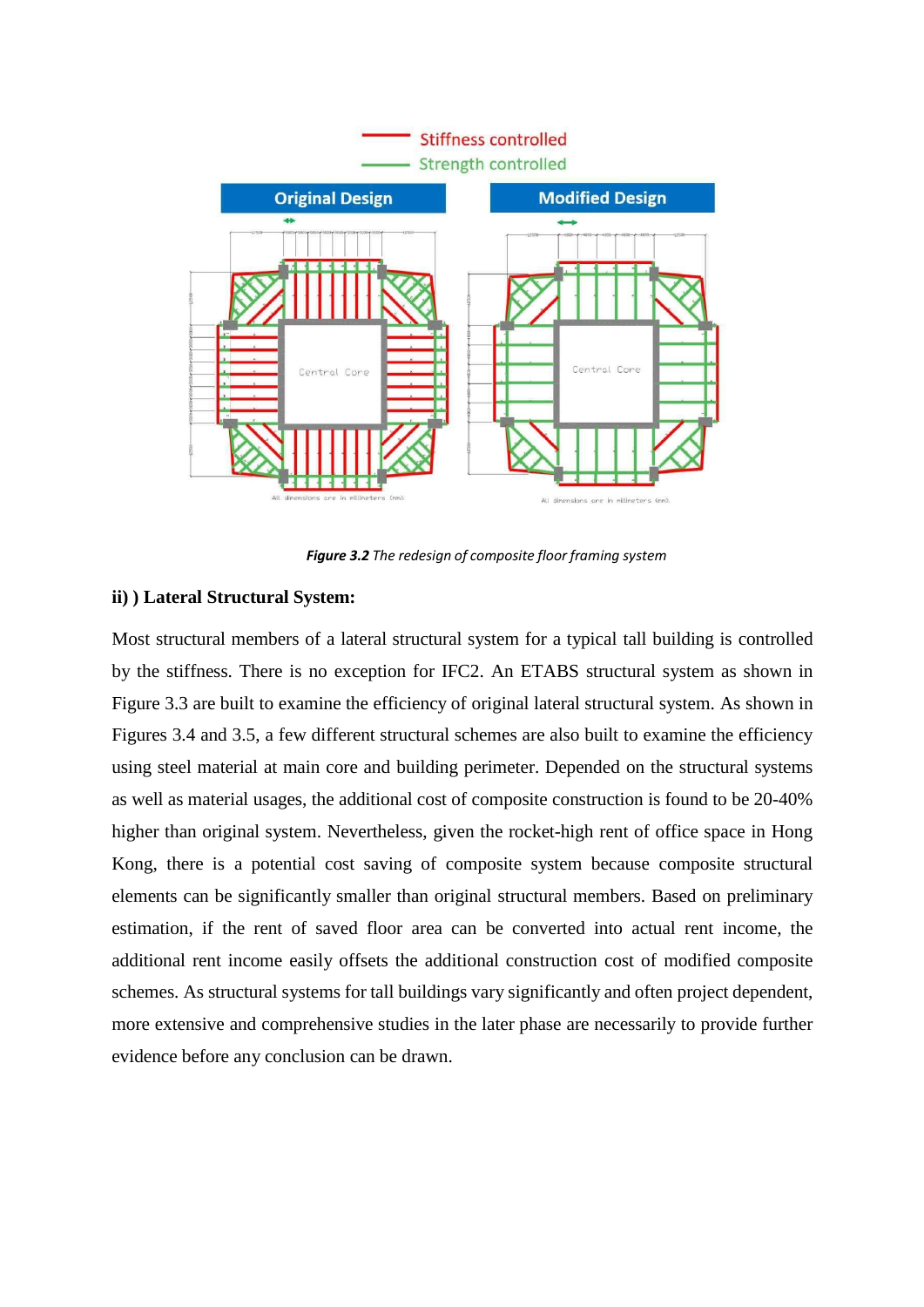

*Figure 3.3 Current lateral structural system of IFC2*



*Figure 3.4 The alternative design examples of lateral structuralsystems at main core*